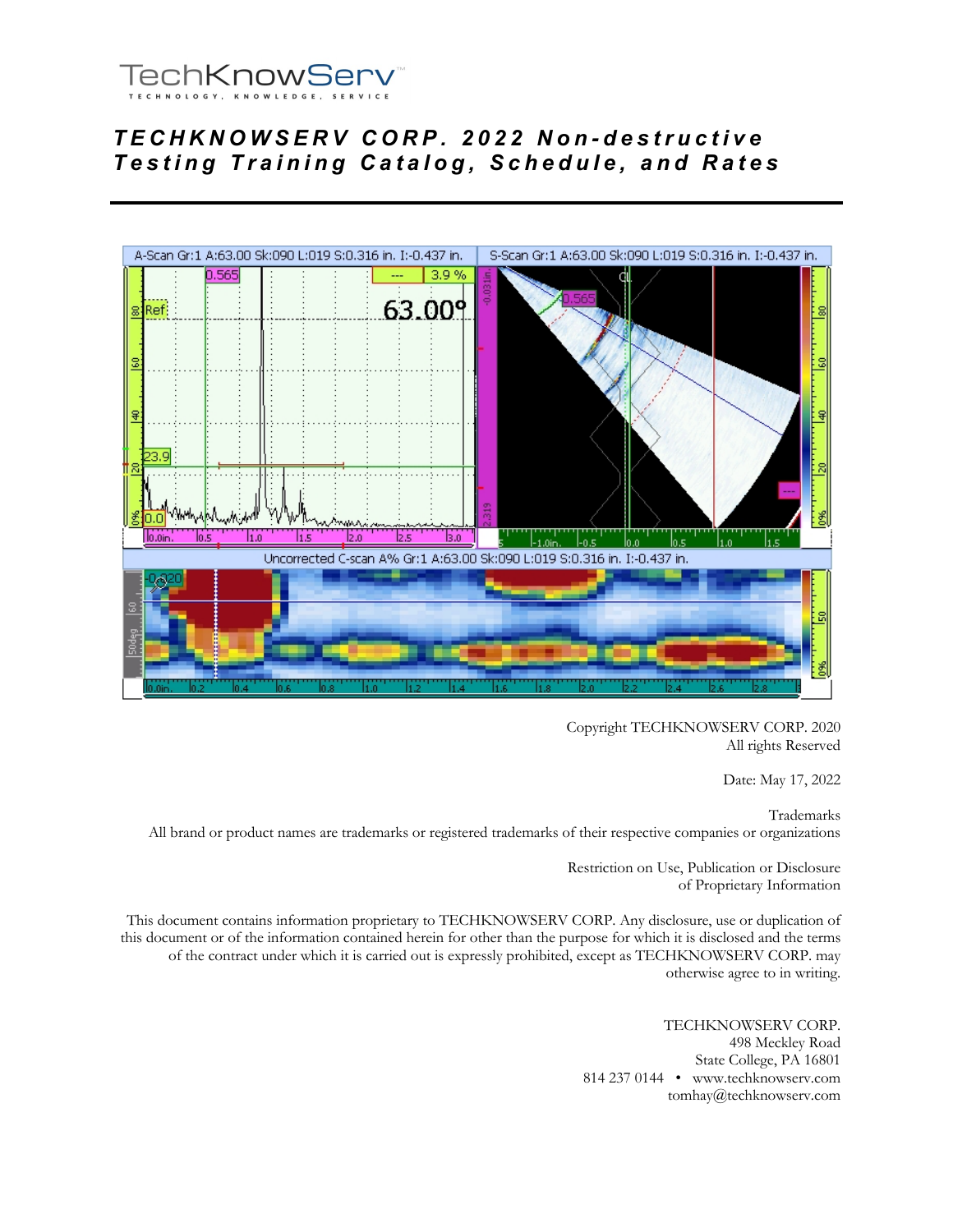# TechKnowServ

# **Table of Contents**

| 2  |     |  |
|----|-----|--|
| 3  |     |  |
| 4  |     |  |
|    | 4.1 |  |
|    | 4.2 |  |
|    | 4.3 |  |
|    | 4.4 |  |
|    | 4.5 |  |
|    | 4.6 |  |
|    | 4.7 |  |
|    | 4.8 |  |
|    | 4.9 |  |
| 5. |     |  |
| 6  |     |  |
| 7  |     |  |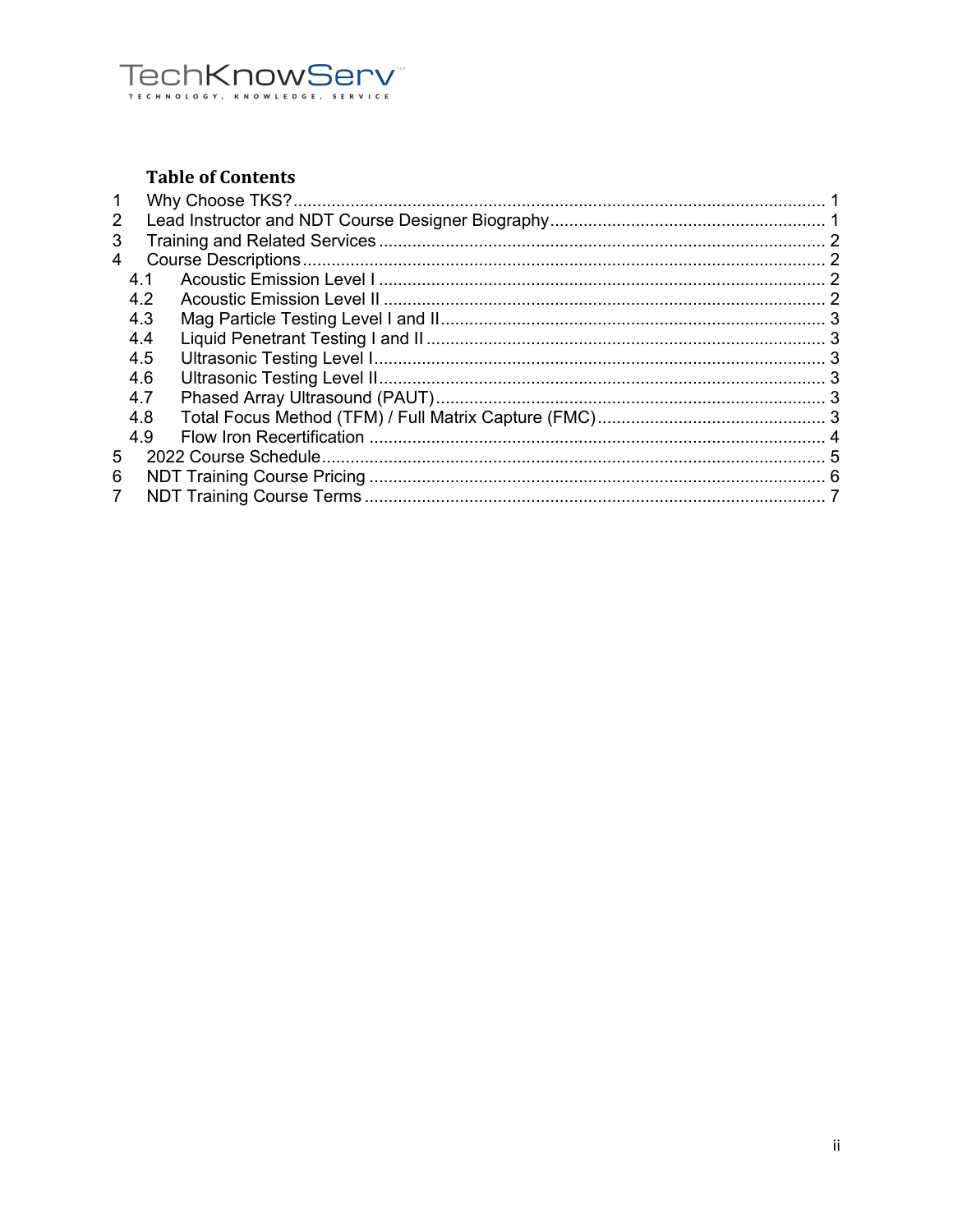

# *202 2 Non - destructive Testing Training Catalog, Schedule, and Rates*

# **1 Why Choose TKS?**

For over 20 years TKS' staff have worked at the highest level in non-destructive testing R&D, engineering services, inspection services, training and education. TKS has over 400 clients worldwide many of which are returning customers. Our educational specialists are required to provide field services and are not exclusively classroom instructors. As a result, you will receive the *theoretical* and *practical* training that you require to be a successful NDT inspector. TKS is an approved Olympus NDT training partner.

Launched in 2020 and continuing in 2022, TKS offered remote learning with the option to practical test remotely. The hybrid approach is cost effective but requires additional logistics to me met.

# **2 Lead Instructor and NDT Course Designer Biography**

Thomas R. Hay, Ph.D., P.E. and ASNT Level 3 #107162 has over 20 years of NDT experience and thousands of hours of training experience. He received his Ph.D. from Penn State University's prestigious Ultrasonic Lab and has been an ASNT Level 3 since 2001. Additionally, he is a practicing P.E. in U.S. and Canada.

His career started in NDT product development building automated ultrasonic and eddy-current inspection solutions.

After many years in product development he spent more than a decade performing R&D at the highest levels for different clients including the National Science Foundation, Department of Energy, Department of Defense, Transport Research Board, and Department of Transportation.

In parallel he has led an engineering and non-destructive testing service line for a variety of clients world-wide. As of 2022, Dr. Hay has over 400 clients worldwide.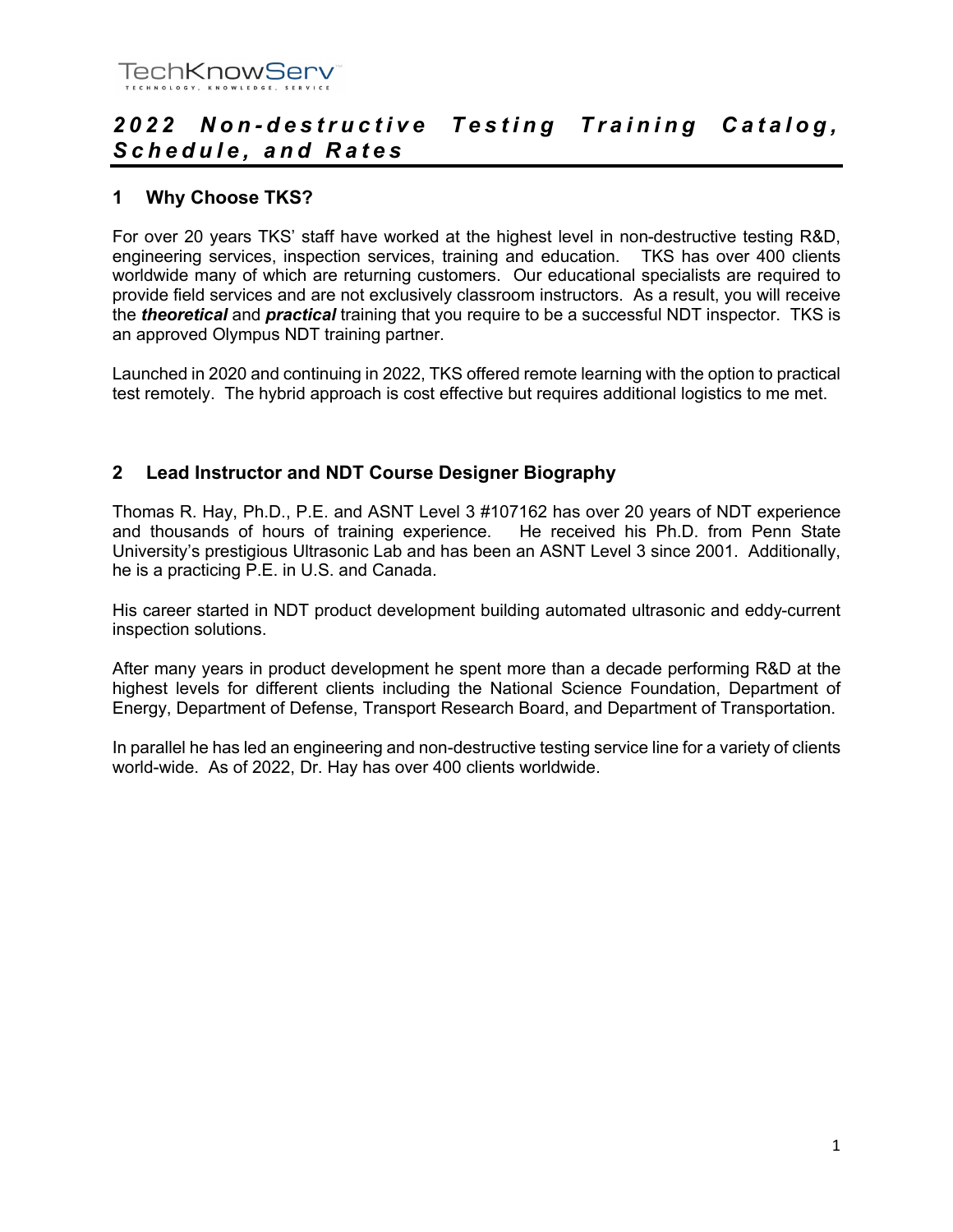**TechKnowServ®** 

# **3 Training and Related Services**

TKS provides formal classroom and client-site training for nondestructive testing professionals. Training classes are designed according to ASNT-TC-1A, CP-189, NAS 410 and ISO 9712 standards.

Personnel qualification services include documentation review, training, and qualification examinations. Documentation review is performed to assure education, training, experience and qualification exams meet the client's codes, specification and requirements.

Written, general, and specific examinations meeting the client's code, specification and/or requirements in accordance with ASNT Recommended Practice SNT-TC-1A, ANSI/ASNT CP-189-2006, ACCP, and NAS 410.

Procedure development and review backed by industry experience combined with extensive involvement with ASNT and ASTM standards development ensures document(s) acceptable for use by your NDT personnel and clients.

#### **The following consulting services are available:**

- Personnel qualification services
- Written Practice development
- Method selection and implementation
- Inspection plan formulation
- Inspection project management
- Technical Reporting
- Third Party Client Representation
- Codes & Specifications interpretation

#### **4 Course Descriptions**

Below is a brief description followed by a detailed outline of each course offered by TKS.

# **4.1 Acoustic Emission Level I**

The Level I course is designed to introduce newcomers to acoustic emission testing. A general overview on the method is provided focusing on basic theory and applications. The student is introduced to acoustic emission data acquisition, sensor installation, advantages/limitations of the technique. The course meets SNT-TC-1A and CP-189 requirements.

# **4.2 Acoustic Emission Level II**

The Level II course instructs the student on all aspects of acoustic emission testing. The course addresses the basics of sensor operation, preamplifier function, cable options, analog-to-digital conversion, and inspection data interpretation. This course is a hands-on course that requires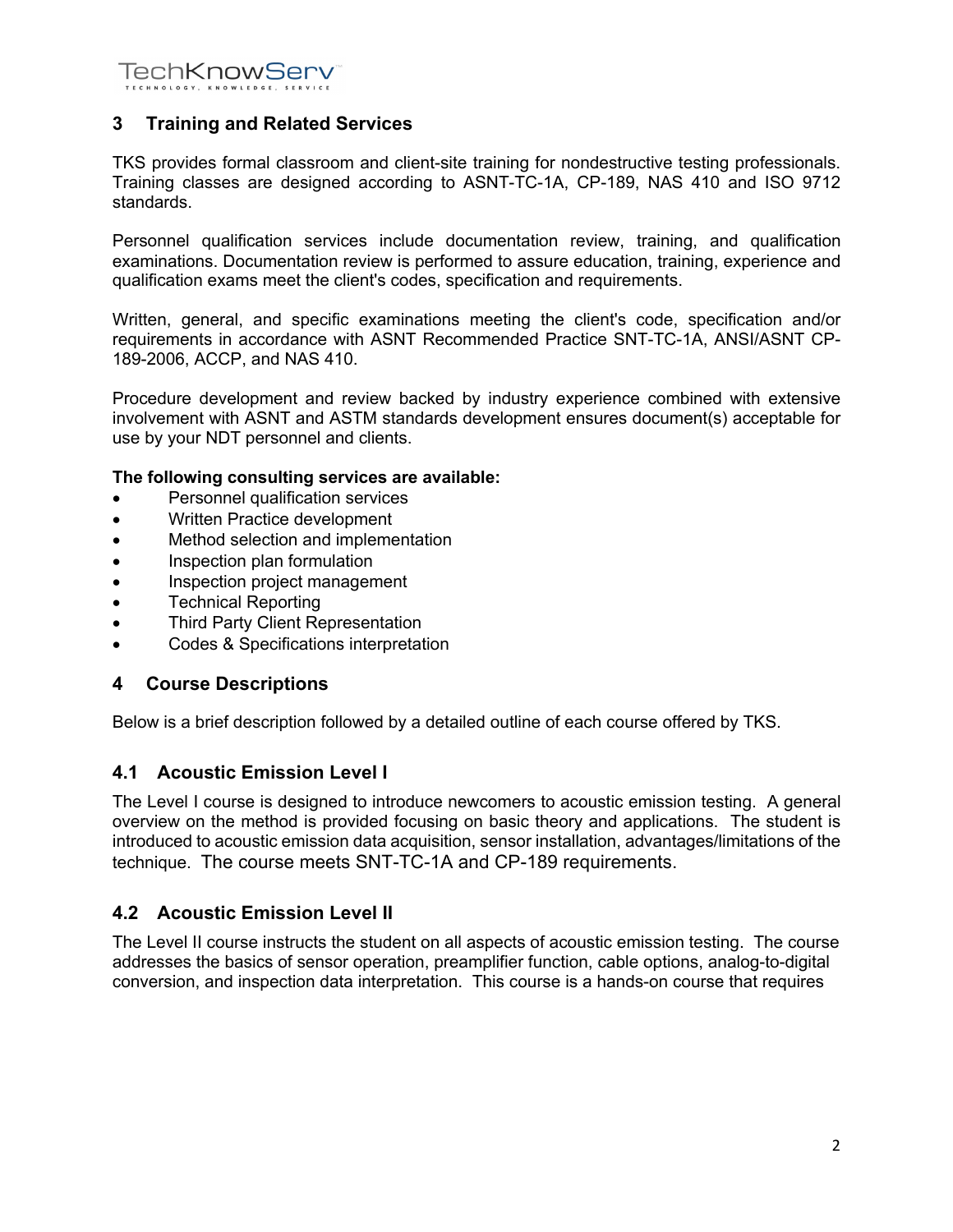

the student to set up and perform acoustic emission testing (download PDF). The course meets SNT-TC-1A and CP-189 requirements

# **4.3 Mag Particle Testing Level I and II**

A short course that discusses the principles of MT testing, advantages, and limitations. Practical training on real world specimens is provided (download PDF). A three-day course that covers the theoretical and practical aspects of this technique with practical exercises using industry standard equipment. The course meets SNT-TC-1A and CP-189 requirements.

# **4.4 Liquid Penetrant Testing I and II**

A short course that discusses the principles of PT testing, advantages, and limitations. Practical training on real world specimens is provided (download PDF). A two-day course that covers the theoretical and practical aspects of this technique with practical exercises using industry standard equipment. The course meets SNT-TC-1A and CP-189 requirements.

# **4.5 Ultrasonic Testing Level I**

A complete introductory course designed for staff with minimal background in ultrasonic testing. An in-depth introduction on topics ranging from ultrasonic theory to instrumentation is provided. Using our multi-media training tools we are able to clearly explain important ultrasonic nondestructive testing principles. Level I focuses most on straight beam inspection as well as ultrasonic thickness testing. Angle beam aspects are introduced towards the end of the course.

# **4.6 Ultrasonic Testing Level II**

Advanced Level II training focuses on materials, ultrasonic theories such as Snell's Law, manufacturing processes, and ultrasonic inspection applications. Level II focuses primarily on angle beam testing with an emphasis on weld inspections. Some PAUT is introduced in this 40 hour course.

# **4.7 Phased Array Ultrasound (PAUT)**

This advanced course focuses on PAUT applications, principles of PAUT probes and sound fields, focal laws, beam steering, ray tracing, and weld inspection. This course is recommended for ASNT/ACCP Level 3, UT Level 2 weld inspectors and engineers or project managers seeking a greater understanding of PAUT.

Phased array ultrasound (PAUT) is and advanced NDT method that may be used for most conventional ultrasound applications. Due to the technology's ability to focus and steer the ultrasound inside the part it is rapidly becoming the industry standard for critical weld inspection and small crack detection. PAUT may also be used in more conventional corrosion survey applications.

# **4.8 Total Focus Method (TFM) / Full Matrix Capture (FMC)**

This advanced course focuses on TFM/FMC wave sets, acoustic intensity maps, synthetic aperture focusing theory, and performance comparisons to PAUT probes and sound fields, focal laws, beam steering, ray tracing, and weld inspection. This course is recommended for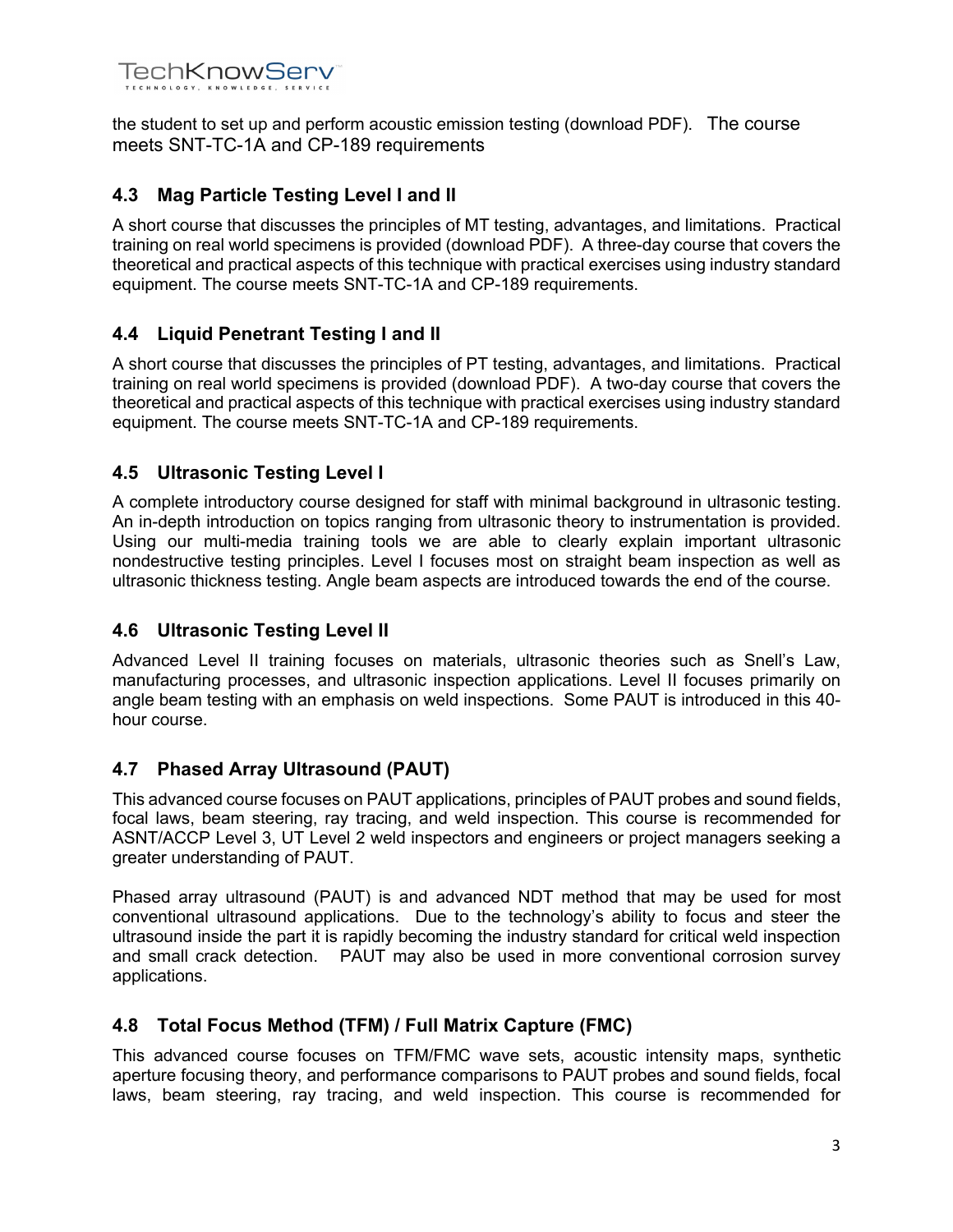

ASNT/ACCP Level 3, UT Level 2, PAUT Level 2, weld inspectors and engineers or project managers seeking a greater understanding of PAUT.

#### **4.9 Flow Iron Recertification**

This training course focusing on visual inspection of the flowline assemblies and components (internal & external) to identify any damages, flaws, defects or excessive wear, UT Thickness calibration and inspection procedure to verify wall thicknesses, magnetic particle testing to identify the presence of any surface defects in flowline assemblies, introduction to pressure testing on high-pressure frac iron components to their specified cold working pressure rating.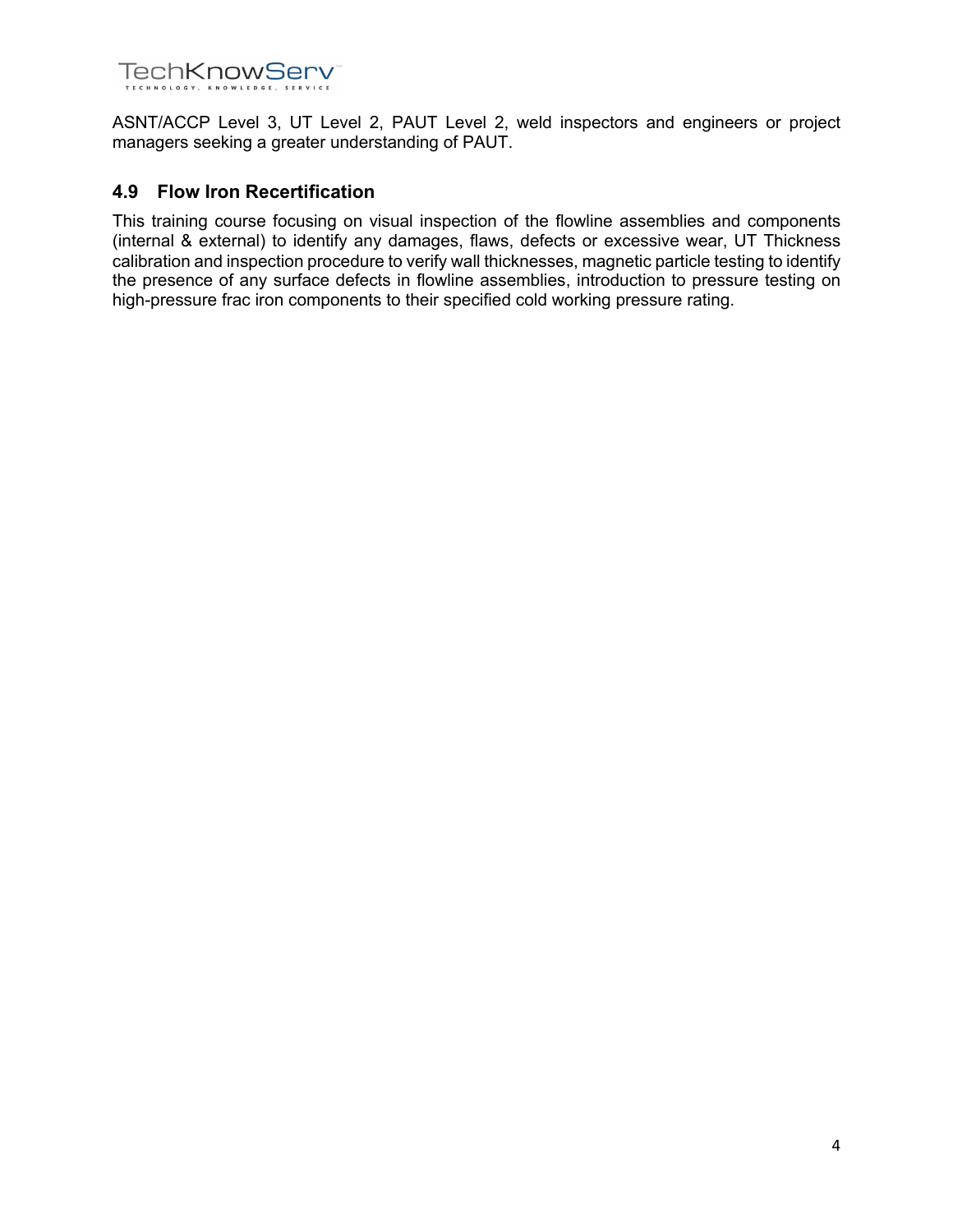

# **5 2022 Course Schedule**

| July<br>July 11-13 Flow Iron Recertification<br>July 14-15 Liquid Penetrant Testing<br>July 18-19 Magnetic Particle Testing<br>July 25-29 Phased Array II        |
|------------------------------------------------------------------------------------------------------------------------------------------------------------------|
| <b>August</b><br>August 1-5 Phased Array II<br>August 15-19 TFM/FMC<br>August 22-26 TFM/FMC                                                                      |
| <b>September</b><br>Sept 12-16 Flow/Frac Iron Recertification                                                                                                    |
| <b>October</b><br>Oct 4-5 MT Level II<br>Oct 6-7 PT Level II                                                                                                     |
| Oct 10-12 UTT Level II                                                                                                                                           |
| <b>November</b><br>Nov 7-11 Phased Array II<br>Nov 21-25 Phased Array II                                                                                         |
| <b>December</b><br>Dec 5-6 Ultrasonic Thickness<br>December 5-6 Liquid Penetrant Testing<br>December 12-13 Magnetic Particle Testing<br>December 19-23 Flow Iron |
|                                                                                                                                                                  |
|                                                                                                                                                                  |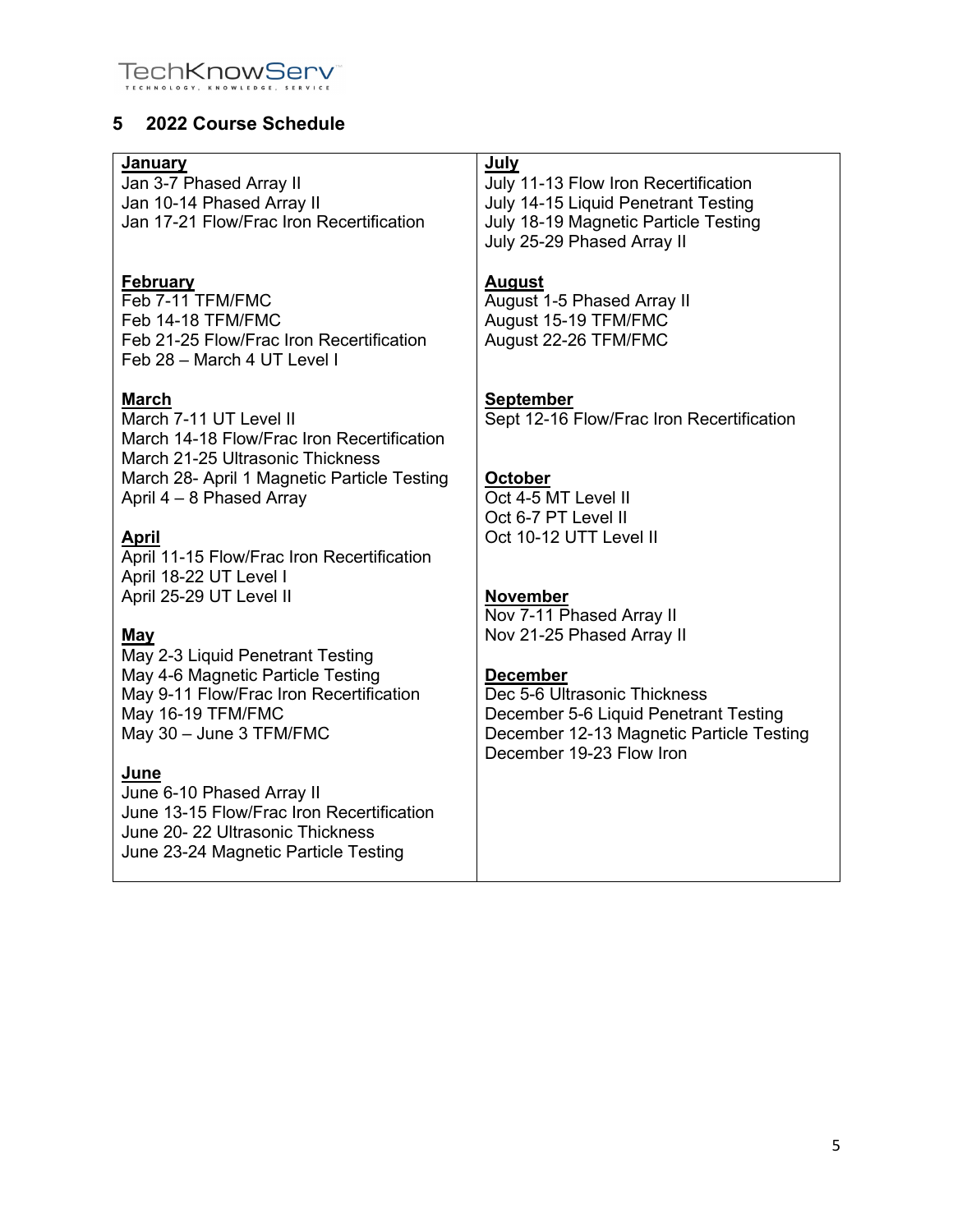

# **6** NDT Training **Course Pricing**

| <b>Course</b>                            | Cost   | Length   |
|------------------------------------------|--------|----------|
| <b>Acoustic Emission Level I</b>         | \$1950 | 40 hours |
| <b>Acoustic Emission Level II</b>        | \$1950 | 40 hours |
| <b>Magnetic Particle Testing Level 2</b> | \$1250 | 20 hours |
| <b>Liquid Penetrant Testing Level 2</b>  | \$1250 | 12 hours |
| <b>Ultrasonic Testing Level I</b>        | \$1750 | 40 hours |
| <b>Ultrasonic Testing Level II</b>       | \$1750 | 40 hours |
| <b>Ultrasonic Thickness Testing</b>      | \$900  | 8 hours  |
| <b>Guided Wave Ultrasound Level II</b>   | \$5000 | 40 hours |
| <b>Phased Array Ultrasound</b>           | \$3500 | 80 hours |
| Total Focus Method / Full Matrix Capture | \$3500 | 80 hours |
| Flow Iron Recertification Training       | \$1750 | 30 hours |